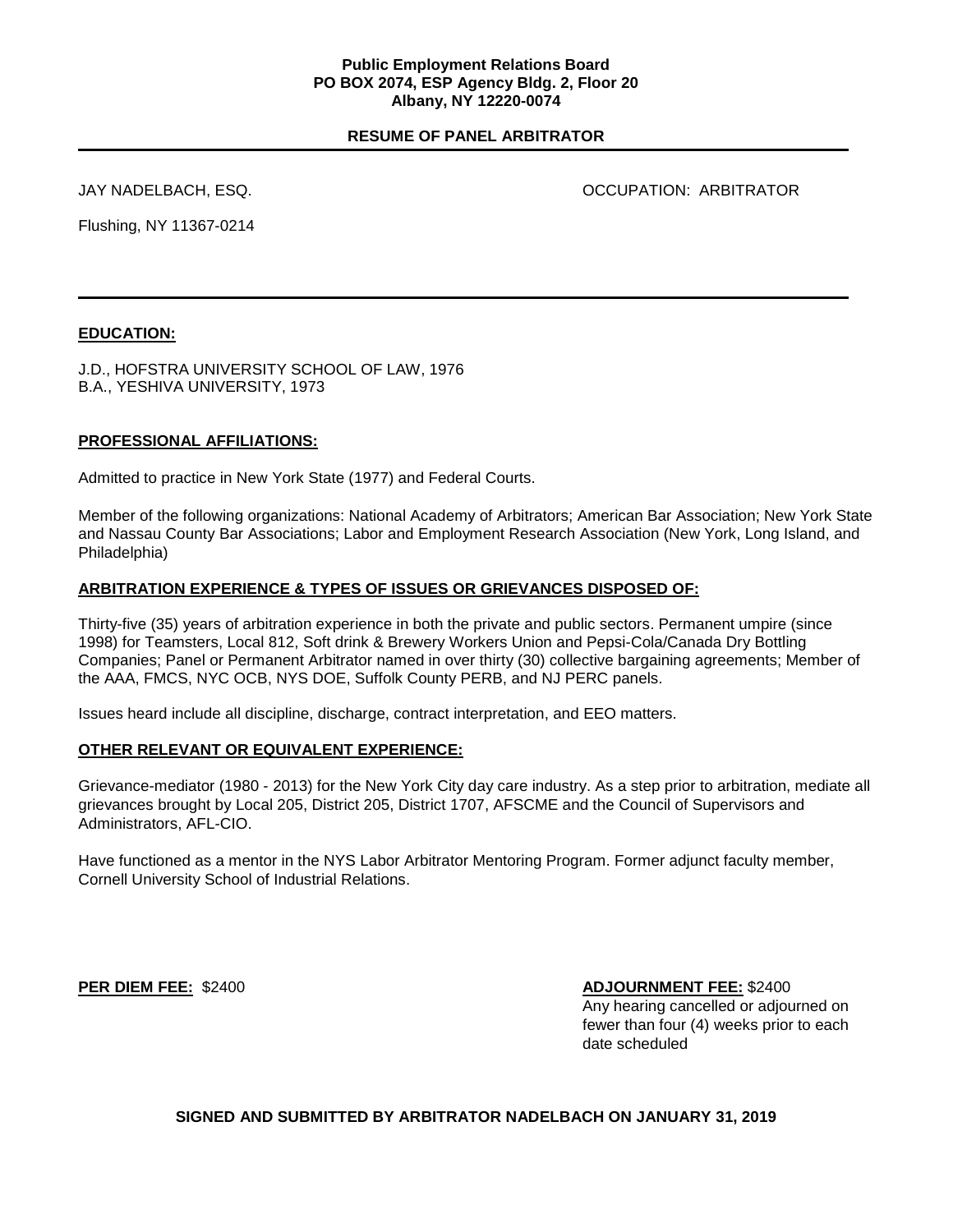#### **Public Employment Relations Board PO BOX 2074, ESP Agency Bldg. 2, Floor 20 Albany, NY 12220-0074**

# **BILLING DISCLOSURE STATEMENT**

### ARBITRATOR'S NAME: **JAY NADELBACH, ESQ.**

The following is a description of my fees and expenses:

### A) HEARING TIME.

- (1) My per diem is **\$2400** for each day or any part thereof spent hearing a case.
- (2) If a hearing day exceeds \_\_ hours, I charge:

**\_\_\_\_\_** a second full per diem  $\qquad \qquad \qquad$  **a** prorated per diem

**X** no additional charge **William** Controllery control of the reservice

(3) Additional comments:

B) STUDY TIME.

- (1) I charge **\$2400** for each day spent in preparation of the opinion and award.
- (2) This charge \_**\_** will \_ **X** \_ will not be prorated for partial days devoted to such preparation.
- (3) Additional comments:

C) TRAVEL TIME AND EXPENSES.

(1) When travel time ON SCHEDULED HEARING DATES exceeds \_\_**3**\_\_ hours ONE WAY WILL BE BILLED ON A PRORATED PER DIEM BASIS.

\_ **\_** Not applicable (no additional charge)

\_\_**X**\_\_ I charge as follows (describe): TRAVEL THAT MAY BE NECESSARY ON DAYS OTHER THAN SCHEDULED HEARING DATES WILL BE BILLED ON A PRORATED PER DIEM BASIS.

(2) I charge for actual, travel-related expenses incurred in connection with the case  $X$ <sup>\_</sup>YES \_\_\_ NO.

Where appropriate, a mileage charge for auto travel will be billed at:

**\_\_X** Prevailing IRS rate \_\_\_\_\_\_\_\_\_\_\_\_\_\_ Other (describe):

(3) When the scheduled hearing day(s) requires an overnight stay:

\_\_**X**\_ There is no charge, other than for lodging and subsistence

\_\_\_\_\_ I charge as follows (describe):

(4) Additional Comments: